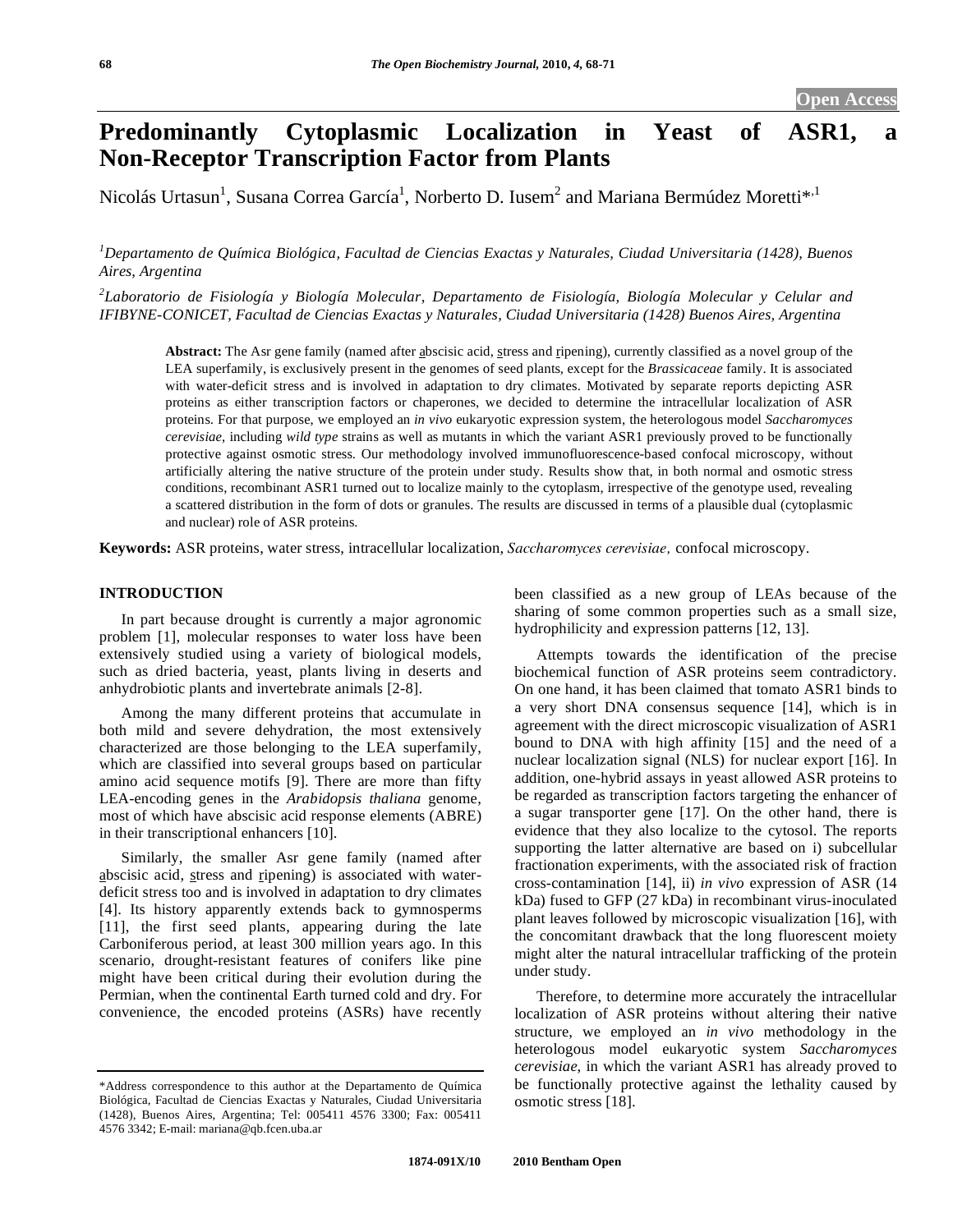# **MATERIALS AND METHODS**

### **Yeast Strains and Growth Conditions**

 Saccharomyces cerevisiae strains used in this study are the wild type YPH102 (MATa ura3-52 lys2-801<sup>amber</sup> ade2- $101^{\text{ochre}}$  his $3-\Delta 200$  leu2- $\Delta 1$ ) and the isogenic mutant JBY13 (YPH499 (MATa ura3-52 lys2-801<sup>amber</sup> ade2-101<sup>ochre</sup> trp1- $\Delta 63$  his3- $\Delta 200$  leu2- $\Delta 1$ ) + hog1 $\Delta$ ::TRP1). Yeast was grown at 30°C in YPD medium (1% yeast extract, 2% peptone and 2% glucose) or in synthetic complete (SC) medium (0.17% yeast nitrogen base without amino acids and ammonium sulfate supplemented with Ura-Dropout and 10 mM ammonium sulfate). Carbon sources for synthetic medium were 2% raffinose, 2% glucose or 1% galactose.

### **Stress Assays**

 Cells from raffinose SC medium were inoculated in galactose SC medium and incubated for 20 minutes at 30ºC. Cells were then transferred either to glucose SC medium or to glucose SC medium containing 0.5 M NaCl. Samples were withdrawn after 10 and 20 minutes.

### **Plasmids and Yeast Transformation**

 The *Lycoperson esculentum Asr1* full-length cDNA, containing the NLS (amino acid positions 92-105) (Fig. **1**), was subcloned into the Xba1/Kpn1 site of the high-copynumber shuttle vector pYES2 (Invitrogen, CH Groningen, The Netherlands) that contains the *GAL1* promoter [18]. Wild type and mutant cells were transformed with the recombinant vector (pYES2-Asr1) using the method described by Chen *et al*. (1992)[19]. As a control, the same strains were transformed with the empty vector.

# **Indirect Immunofluorescence**

 ASR1 was visualized by indirect immunofluorescence on whole fixed cells. Cells were fixed by the addition of 1/10 volume of 37 % formaldehyde and incubated at 37ºC for 5 minutes and then at room temperature for 1 hour. Washed cells were resuspended in sorbitol buffer (1.2 M sorbitol and 100 mM potassium phosphate pH 7.4). Cell walls were digested incubating with 80 units of cytohelycase  $(\beta-(1,3)D$ glucanase, IBF biotechnics) at 30ºC for 90 minutes. Cells were permeabilized incubating with 0.2% Triton X-100 for 4 minutes, washed and then resuspended in 1% bovine serum albumin. After 20 minutes, cells were centrifuged and resuspended in rabbit ASR1-specific antiserum or preimmune serum (Bio-Synthesis Incorporated) at a working dilution of 1:50 and 1 mg/ml ribonuclease A (Sigma). The secondary antibody was FITC goat anti-rabbit immunoglobulins G (Santa Cruz Biotechnology) at a dilution of 1:100. DNA was stained with 50 μg/ml propidium iodide. Cells were imaged (1500X) using a confocal microscope

(Fluoview FV300 BS61, Olympus, Melville, NY).

 Control cells transformed with the empty plasmid pYES2 showed no green fluorescence.

# **RESULTS**

 In order to determine the intracellular localization of tomato ASR proteins, we chose ASR1, the member of the family most extensively studied from a structural viewpoint. Therefore, both *wild type* and  $\frac{h}{g}$  yeast cells were transformed with pYES2-Asr1.

 In normal, non-stressed conditions, ASR1 localized mainly to the cytoplasm (Fig. **2**, panels **A** and **E**). When cells were subjected to osmotic stress (0.5 M NaCl), ASR1 remained cytoplasmic at least up to 20 minutes (Fig. **2**, panels **B**. **C**, **F** and **G**).

 Green fluorescence was not observed when a preimmune serum , instead of an ASR1-specific antiserum, was used.

 A detailed observation of the images reveals that ASR1 dissemination within the cytoplasm is not homogeneous, but rather scattered in the form of dots or granules. These aggregates seemed to fade at longer incubation times irrespective of the presence of NaCl (Fig. **2** panels **C**, **D**, **G** and **H**). The same intracellular localization of ASR1 was observed in both strains analysed, indicating that even under the conditions in which ASR1 is functional against osmotic stress (namely the  $\log 1\Delta$  strain treated with salt), this protein does not translocate to the nucleus.

# **DISCUSSION**

 The conclusion drawn from this work is that ASR1 is mainly cytoplasmic, contrasting with the notion that it acts as a transcription factor [17] and with theoretical computational results from the web-server Cell-Ploc (http://chou.med. harvard.edu/bioinf/Cell-PLoc/) [20, 21]. The latter is a powerful subcellular location predictor, which yields a nuclear localization for ASR1 when comparing it with a plant database. However, a non-nuclear localization is predicted when using a larger eukaryotic database created by inputting experimentally validated proteins. The discrepancy may be owing to intra- or intermolecular masking of NLSs in many non-plant proteins under nuclear import regulation [22].

 The observed cytoplasmic localization is a longrecognized feature of steroid hormone-receptor transcription factors [23] but is quite intriguing for non-receptor ones like ASR proteins. The observed cytoplasmic nature of ASR1 here reported is consistent with recent evidence showing ASR1 as a chaperone [24]. Whether the observed scattered

#### MEEEKHHHHHLFHHKDKAEEGPVDYEKEIKHHKHLEQIGK 1

#### 41 LGTVAAGAYALHEKHEAKKDPEHAHKHKIEEEIAAAAAVG

#### 81 **AGGFAFHEHHEKKDAKKEEKKKLRGDTTISSKLLF**

**Fig. (1).** Amino acid sequence of ASR1, the ASR variant chosen for this study. Highlighted are key residues within the NLS (positions 92- 105) [16].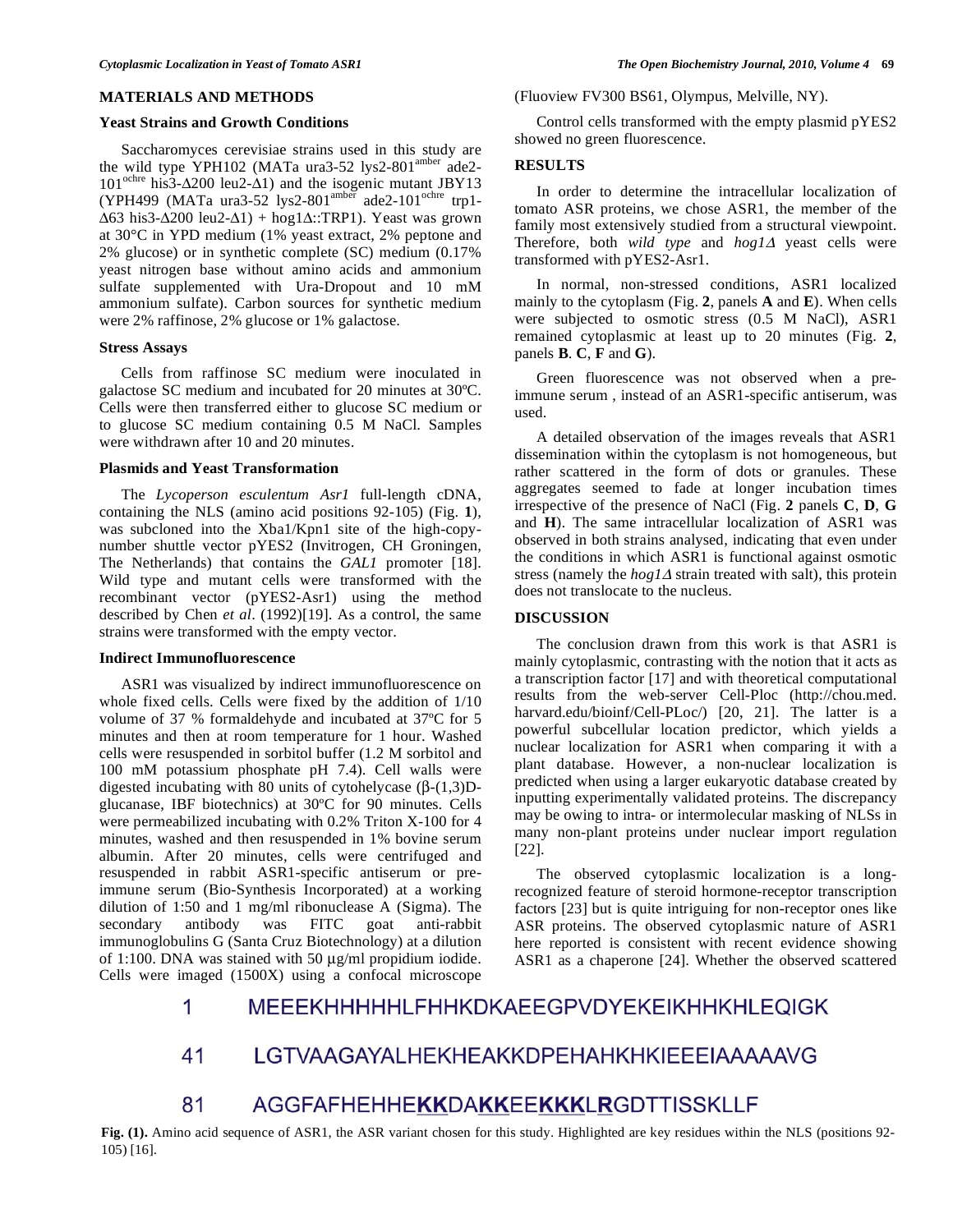

**Fig. (2).** Intracellular localization of ASR1 in yeast cells. *Wild type* cells (YPH102 strain) (panels **A1-E3**) and *hog1* (JBY13 strain) (F1-I3 panels) transformed with pYES2-Asr1 were incubated in 1% galactose SC medium. After 20 minutes, samples were withdrawn (panels **A**, **E** and **F**) and remaining cells were transferred to 2% glucose fresh SC medium with (panels **B**, **C**, **G** and **H**) or without (panels **D** and **I**) 0.5 M NaCl. Samples were withdrawn at 10 minutes (panels **B** and **G**) or 20 minutes (panels **C**, **D**, **H** and **I**). Nuclei were stained with propidium iodide (panels **1**). Cells were processed for indirect immunofluorescence with ASR1-specific antiserum (panels **2**), except for panels E where a pre-immune serum was used. Merged images are shown in panels 3.

distribution in the cytoplasm is due to artificial overexpression in yeast or to association to intracellular structures such as organelles or stress granules [25, 26] remains to be further investigated.

 Modern proteomics studies have confirmed overrepresentation of both classic LEAs and ASRs upon dehydration [27], thus suggesting that these molecules actively participate in the cellular response mounted to cope with this type of stress. In this respect, several biochemical roles have been proposed for the widespread, heterogeneous and expanding LEA protein family, whose members are known to be natively unfolded and fold as a consequence of water-deficit stress [9]. For example, certain purified LEA proteins have been reported to act as chaperones, protecting liposome integrity or enzyme activity upon drying [28]. Mechanistically, LEAs seem to protect other proteins – keeping them from aggregating- or membranes in a fashion similar to sugars [29], perhaps by acting as water replacement molecules [6]. At very low water content and high cytoplasmic viscosity, these proteins may also confer

stability to the cytoplasmic glassy matrix formed upon extreme drying conditions, as suggested by studies of dried carrot somatic embryos [30]. Such activity is likely to occur *via* an increased glass transition temperature (Tg) of sugars. In this scenario, LEAs and sugars have been proposed to form a tight hydrogen bonding network together in the dehydrated cytoplasm [31].

 The methodology used by us in this work avoided the need of fusing ASR1 to a long amino acid fluorescent tract as a reporter for tracing protein localization. In this context, the danger of formation of fluorescent particles has been wisely warned by Lenassi-Zupan *et al*. (2004) [32] when using GFP in fusion with other proteins in high-level expression systems, which could lead to wrong interpretations of targeting. Another similar risk is the eventual masking of NLSs in GFP-fused proteins [33]. Our immunofluorescence-based detection system coupled to microscopic visualization of *in vivo*-expressed unmodified ASR1 circumvents these drawbacks, thus reinforcing the interesting notion of a plausible dual role (i.e. both